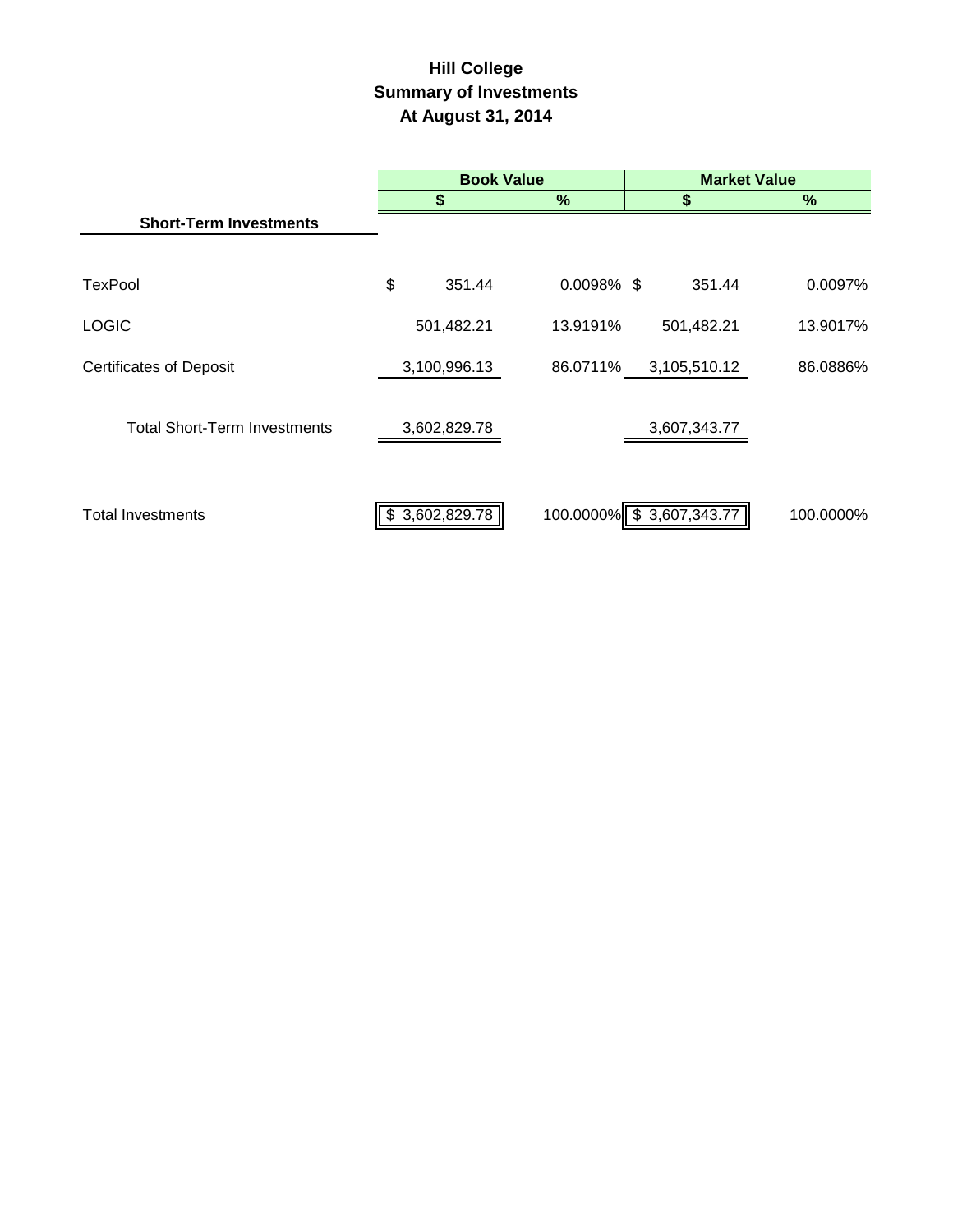## **Hill College Operating Fund Summary of Investments At August 31, 2014**

|                                     |    | <b>Book Value</b> |          | <b>Market Value</b> |          |
|-------------------------------------|----|-------------------|----------|---------------------|----------|
|                                     |    | S                 | $\%$     |                     | $\%$     |
| <b>Short-Term Investments</b>       |    |                   |          |                     |          |
| <b>TexPool</b>                      | \$ | 297.77            | 0.0114%  | 297.77              | 0.0114%  |
| <b>LOGIC</b>                        |    | 501,381.97        | 19.1518% | 501,381.97          | 19.1365% |
| <b>Certificates of Deposit</b>      |    | 2,116,258.56      | 80.8368% | 2,118,347.33        | 80.8521% |
| <b>Total Short-Term Investments</b> |    | 2,617,938.30      |          | 2,620,027.07        |          |
| <b>Total Investments</b>            | Ъ  | 2,617,938.30      | 100.00%  | 2,620,027.07        | 100.00%  |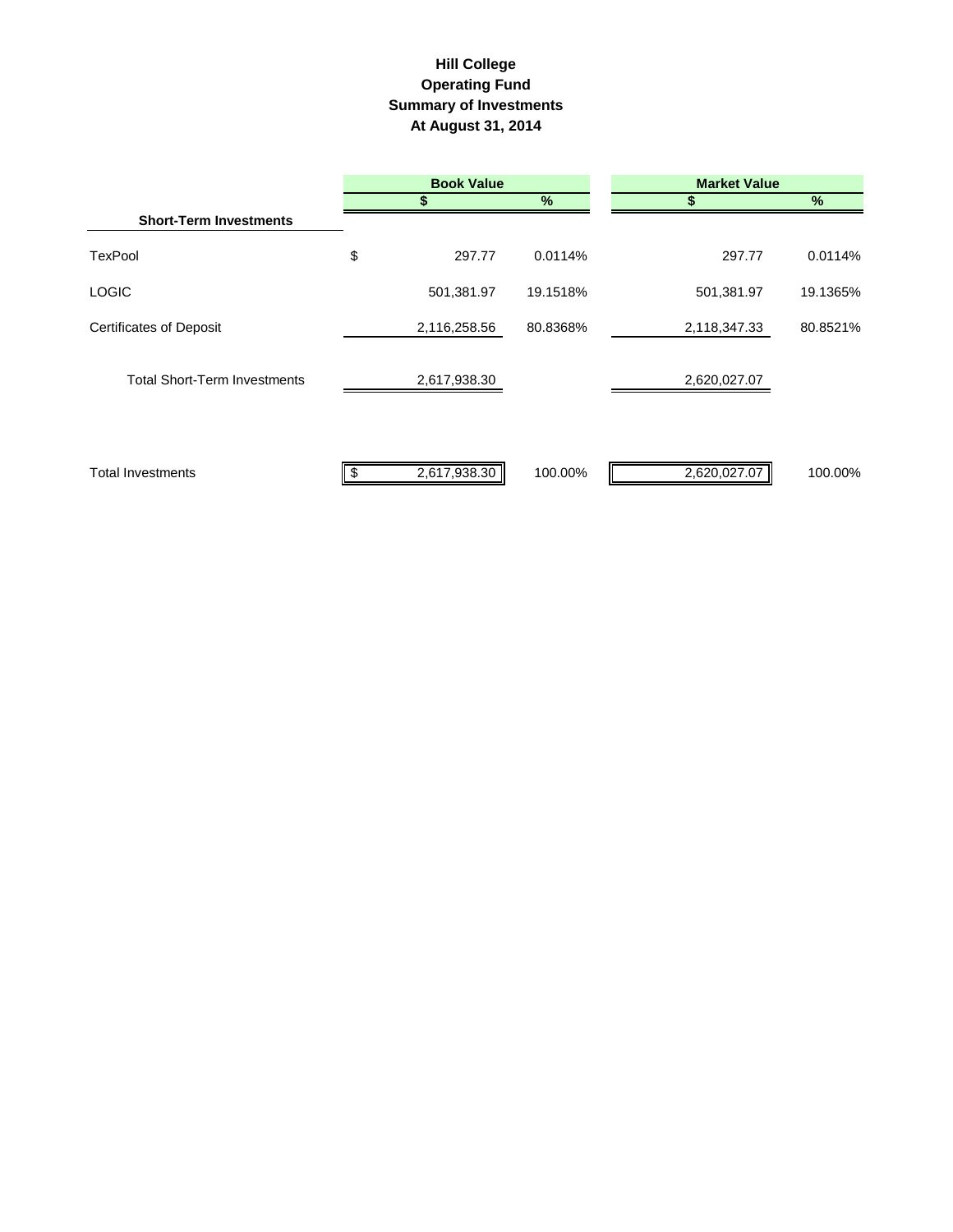#### **Hill College Endowment Fund Summary of Investments At August 31, 2014**

|                                     | <b>Book Value</b> |                          |           | <b>Market Value</b> |           |  |  |
|-------------------------------------|-------------------|--------------------------|-----------|---------------------|-----------|--|--|
|                                     |                   |                          | %         |                     | %         |  |  |
| <b>Short-Term Investments</b>       |                   |                          |           |                     |           |  |  |
| <b>TexPool</b>                      | \$                | 52.47                    | 100.0000% | 52.47               | 100.0000% |  |  |
| <b>LOGIC</b>                        |                   | $\overline{\phantom{a}}$ | 0.0000%   |                     | 0.0000%   |  |  |
| <b>Certificates of Deposit</b>      |                   |                          | 0.0000%   |                     | 0.0000%   |  |  |
| <b>Total Short-Term Investments</b> |                   | 52.47                    |           | 52.47               |           |  |  |
| <b>Total Investments</b>            |                   | 52.47                    | 100.00%   | 52.47               | 100.00%   |  |  |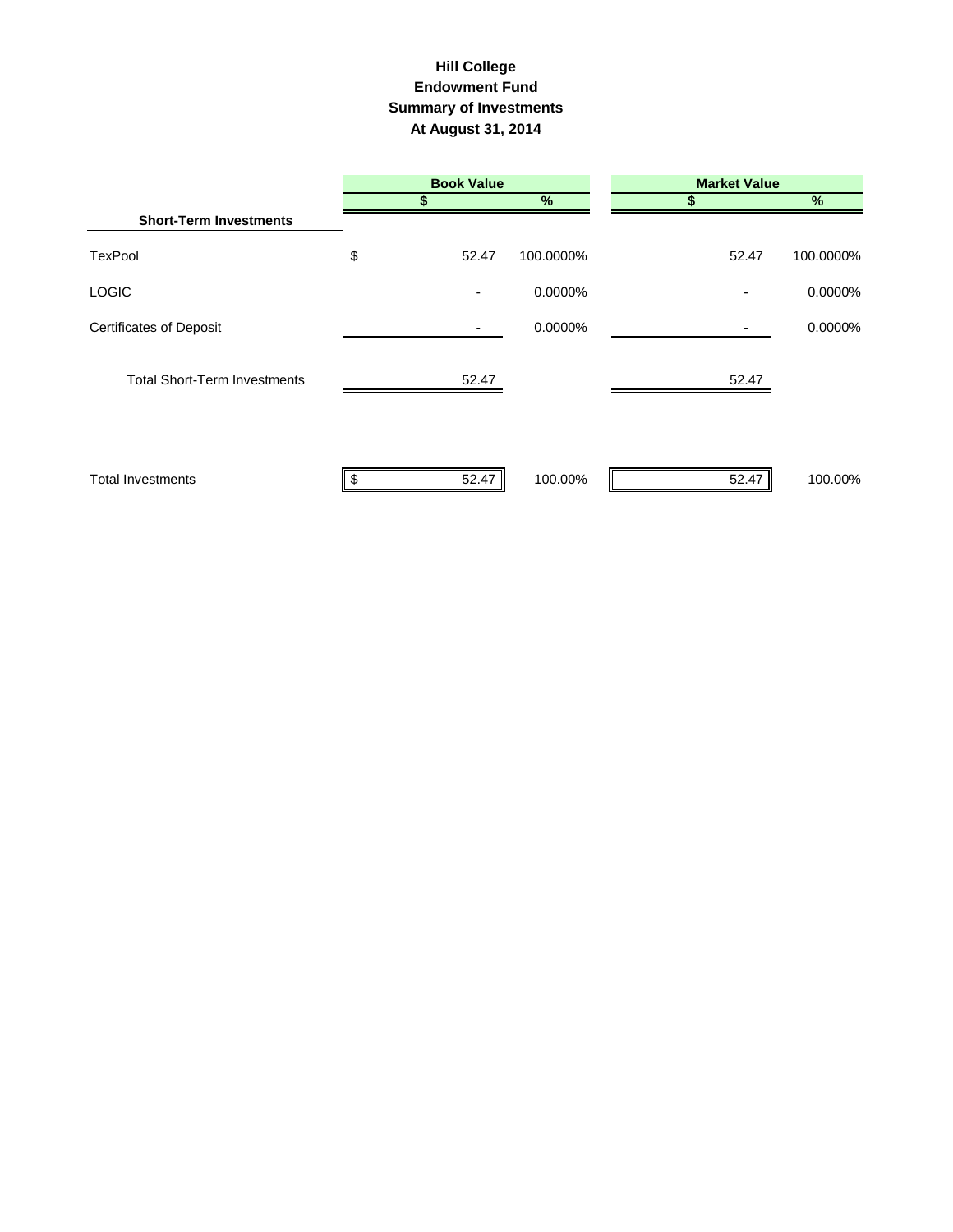#### **Interest and Sinking Fund Summary of Investments At August 31, 2014 Hill College**

|                                     | <b>Book Value</b> |          | <b>Market Value</b> |          |  |  |
|-------------------------------------|-------------------|----------|---------------------|----------|--|--|
|                                     | S                 | $\%$     | S                   | $\%$     |  |  |
| <b>Short-Term Investments</b>       |                   |          |                     |          |  |  |
| <b>TexPool</b>                      | \$<br>1.20        | 51.0638% | 1.20                | 51.0638% |  |  |
| <b>LOGIC</b>                        | 1.15              | 48.9362% | 1.15                | 48.9362% |  |  |
| <b>Certificates of Deposit</b>      |                   | 0.0000%  | ۰.                  | 0.0000%  |  |  |
| <b>Total Short-Term Investments</b> | 2.35              |          | 2.35                |          |  |  |
| <b>Total Investments</b>            | 2.35              | 100.00%  | 2.35                | 100.00%  |  |  |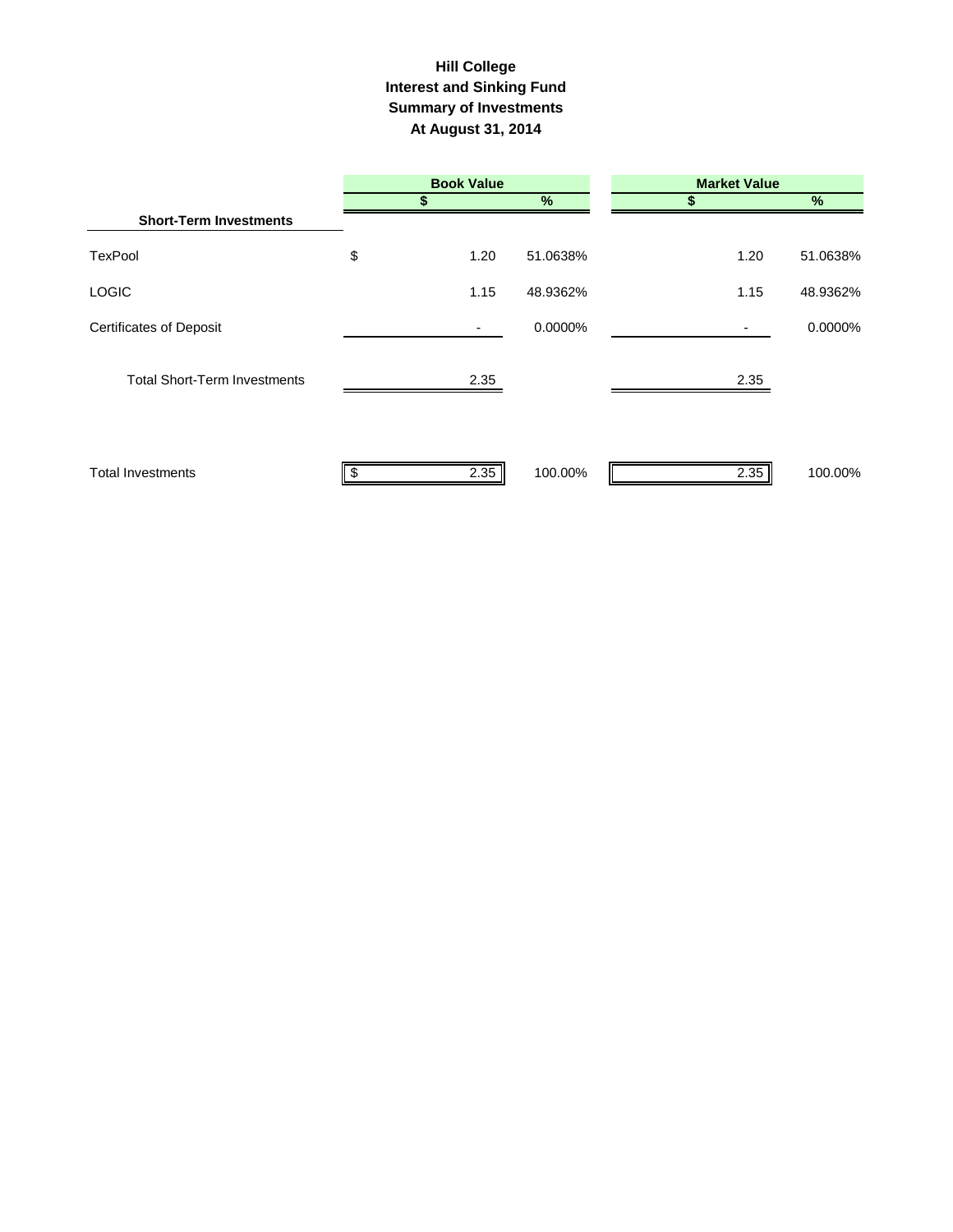### **Summary of Investments At August 31, 2014 Special Revenue Fund Hill College**

|                                     | <b>Book Value</b> |          | <b>Market Value</b> |               |
|-------------------------------------|-------------------|----------|---------------------|---------------|
|                                     |                   | %        |                     | $\frac{9}{6}$ |
| <b>Short-Term Investments</b>       |                   |          |                     |               |
| <b>TexPool</b>                      | \$                | 0.0000%  |                     | 0.0000%       |
| <b>LOGIC</b>                        | 99.09             | 0.0101%  | 99.09               | 0.0100%       |
| <b>Certificates of Deposit</b>      | 984,737.57        | 99.9899% | 987,162.79          | 99.9900%      |
| <b>Total Short-term Investments</b> | 984,836.66        |          | 987,261.88          |               |
| <b>Total Investments</b>            | 984,836.66        | 100.00%  | 987,261.88          | 100.00%       |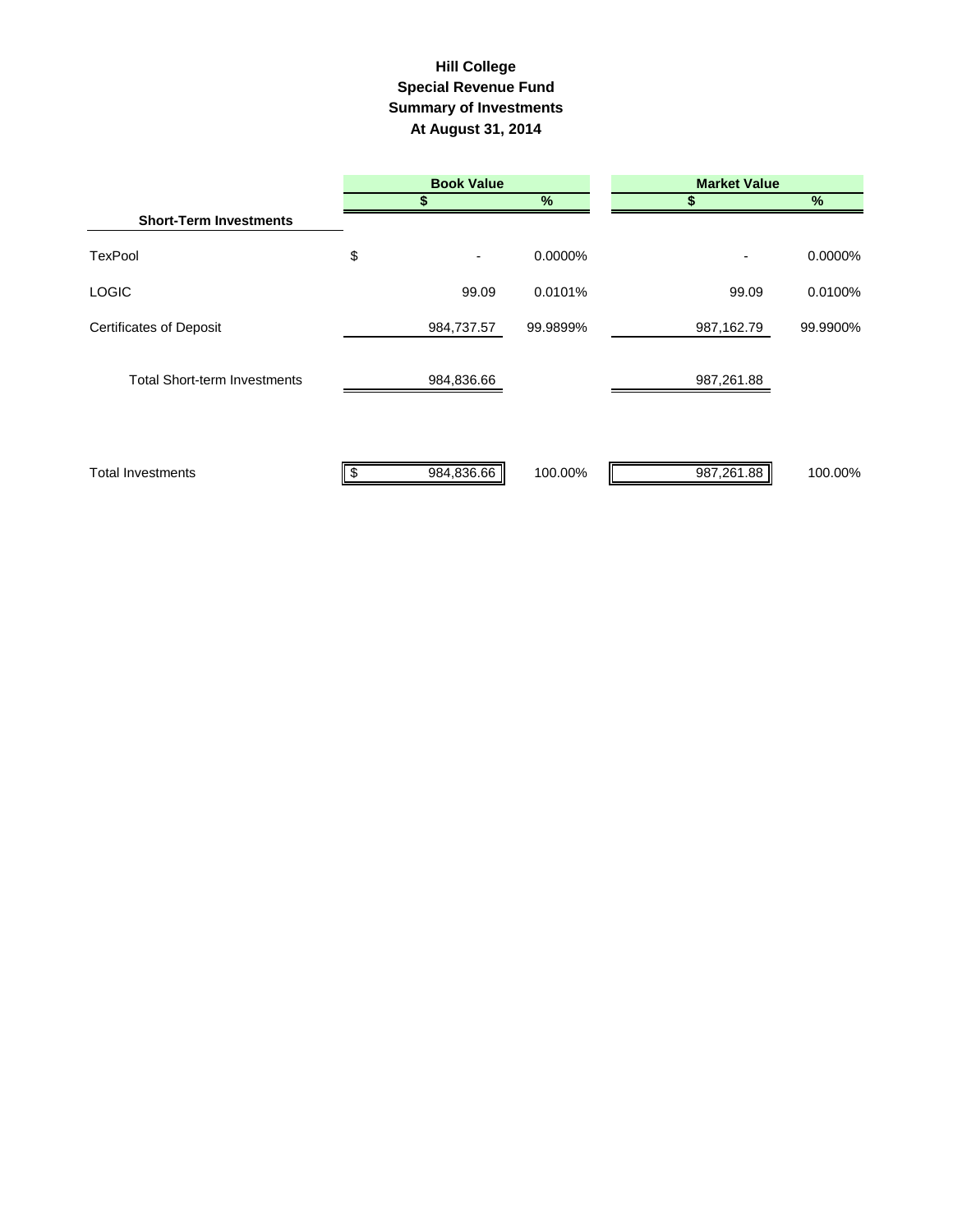#### **Hill College Operating Fund Statement of Changes in Investment Assets Quarter Ended August 31, 2014**

|                                                       | <b>Book Value</b>               | <b>Market Value</b> |  |
|-------------------------------------------------------|---------------------------------|---------------------|--|
| <b>Beginning Investment Assets - 5/31/14</b>          | $$2,616,215.59$ $$2,616,215.59$ |                     |  |
| Receipts\Contributions                                |                                 |                     |  |
| Investment Income                                     | 1,722.71                        | 1.722.71            |  |
| Accrued Interest Income                               |                                 | 2,088.77            |  |
| <b>Distribution</b>                                   |                                 |                     |  |
| Net Realized Gains (Losses)                           |                                 |                     |  |
| Changes in Net Unrealized Appreciation/(Depreciation) |                                 |                     |  |
| <b>Ending Investment Assets - 8/31/14</b>             |                                 |                     |  |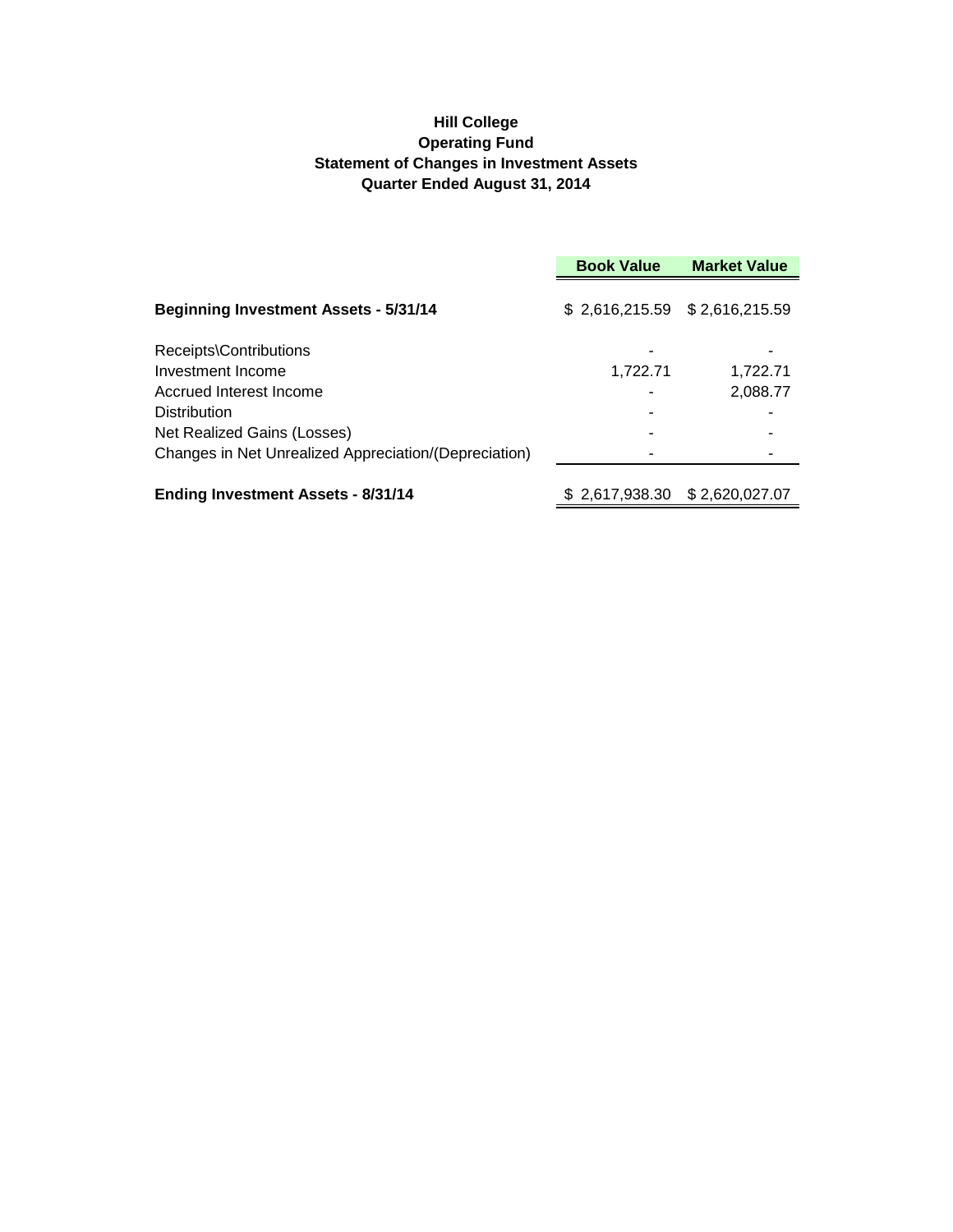### **Hill College Endowment Fund Statement of Changes in Investment Assets Quarter Ended August 31, 2014**

|                                                       | <b>Book Value</b> |       | <b>Market Value</b> |       |
|-------------------------------------------------------|-------------------|-------|---------------------|-------|
| <b>Beginning Investment Assets - 5/31/14</b>          | \$                | 52.47 | \$                  | 52.47 |
| Receipts\Contributions                                |                   |       |                     |       |
| Investment Income                                     |                   |       |                     |       |
| Accrued Interest Income                               |                   |       |                     |       |
| Distribution                                          |                   |       |                     |       |
| Net Realized Gains (Losses)                           |                   |       |                     |       |
| Changes in Net Unrealized Appreciation/(Depreciation) |                   |       |                     |       |
| <b>Ending Investment Assets - 8/31/14</b>             | \$                | 52.47 | \$.                 | 52.47 |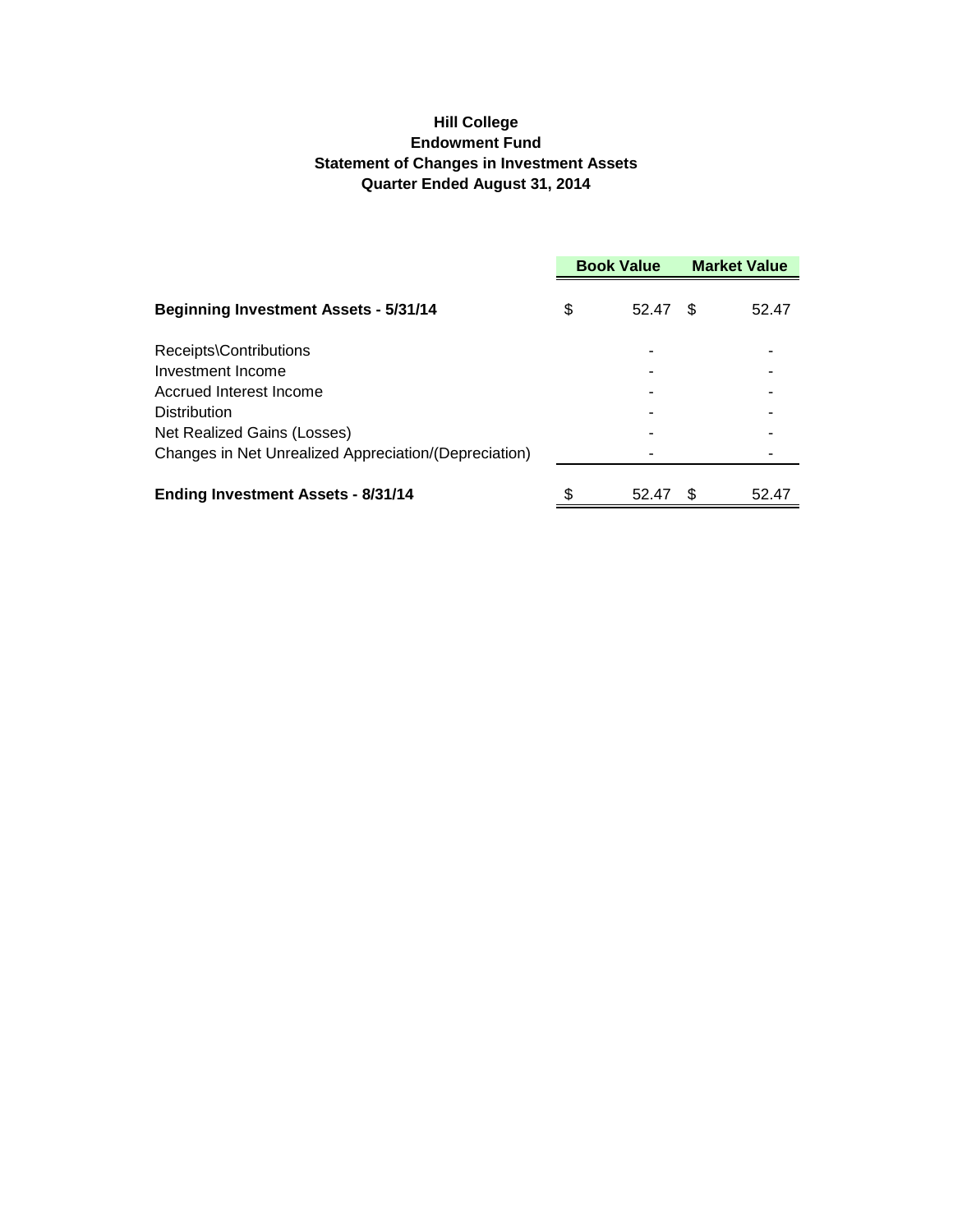### **Hill College Interest & Sinking Fund Statement of Changes in Investment Assets Quarter Ended August 31, 2014**

|                                                       | <b>Book Value</b> |      | <b>Market Value</b> |      |
|-------------------------------------------------------|-------------------|------|---------------------|------|
| <b>Beginning Investment Assets - 5/31/14</b>          | \$                | 2.35 | - \$                | 2.35 |
| Receipts\Contributions                                |                   |      |                     |      |
| Investment Income                                     |                   |      |                     |      |
| Accrued Interest Income                               |                   |      |                     |      |
| <b>Distribution</b>                                   |                   |      |                     |      |
| Net Realized Gains (Losses)                           |                   |      |                     |      |
| Changes in Net Unrealized Appreciation/(Depreciation) |                   |      |                     |      |
| <b>Ending Investment Assets - 8/31/14</b>             | \$                | 2.35 | - \$                | 2.35 |